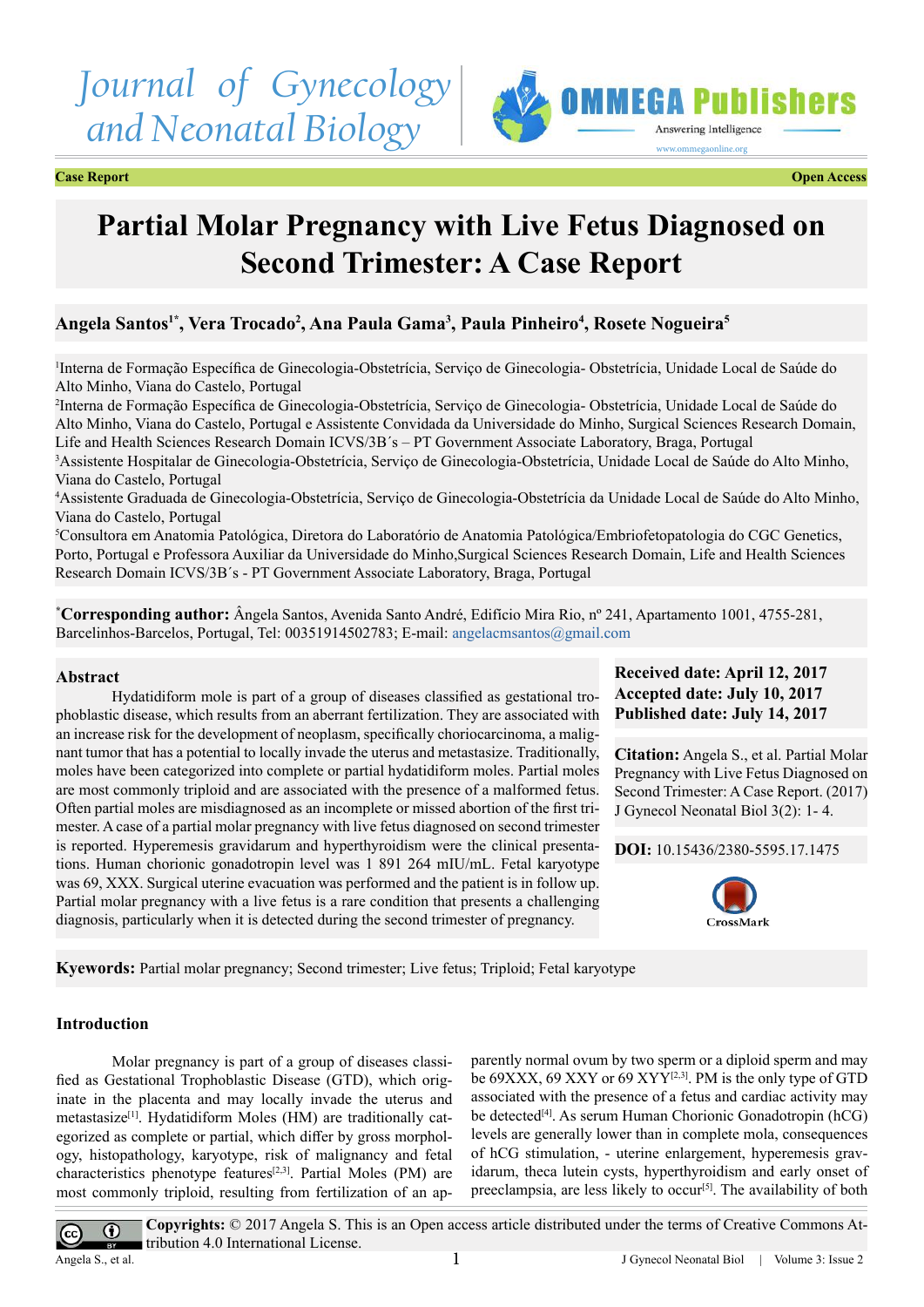#### Times New Roman

ultrasonography and sensitive measurement of serum hCG has led to earlier diagnosis of HM, usually on first trimester $[6]$ . The PM gross and microscopic features are similar to the Complete Mole (CM) but the features are less conspicuous in PM. We present a case of a partial molar pregnancy with an apparently normal fetus and it´s challenging diagnosis during the second trimester.

#### **Material and Methods**

The authors present a case report of a partial molar pregnancy with an apparently normal fetus and it´s challenging diagnosis during the second trimester. Hyperemesis and hyperthyroidism were the first presentation. A review of literature is also presented.

#### **Results**

A 28 year-old woman, gravida 1 para 0, blood type O positive, no relevant medical history, was admitted in our institution at 7 weeks and 5 days of gestational age with hyperemesis gravidarum. Obstetrical ultrasound revealed a singleton viable pregnancy. Clinical hyperthyroidism was diagnosed (Thyroid-Stimulating Hormone – TSH - 0, 01 mU/L; free thyroxin - T4- 1,61 mU/L) and Propylthiouracil was initiated. She had no other abnormal laboratory or imaging studies and was discharged 20 days after. Readmitted at 11 weeks with persistent vomiting, severe dehydration and weight loss of 5 kg. Obstetrical ultrasound confirmed a viable pregnancy. She presented TSH -0,01 mU/L and free T4 - 1,58 mU/L. Remaining laboratory tests were normal. Discharged after gradual improvement with rehydration and intravenous antiemetic therapy. First trimester screening for chromosomal abnormalities (ultrasound and biochemistry), was negative (1:2386). At 15 weeks of gestational age our patient was readmitted with persistent vomiting, nausea and weakness. Pelvic examination and laboratory evaluation, including complete blood count, renal panel, serum electrolytes, liver function and abdominal ultrasound, were normal. Free T4 was normal (0,81 mU/L) and TSH was 0, 07 mU/L.

Obstetrical ultrasound revealed a live fetus, biometry compatible with fifteenth week of gestational age, no structural abnormalities and normal amniotic fluid index. An enlarged placenta with multiple diffuse cystic spaces ("Swiss cheese pattern") (Figure 1, 2) and bilateral multiloculated theca lutein cysts (Figure 3, 4) were observed for the first time. Serum free  $\beta$  – hCG: 1 891 264 mIU/mL. The patient underwent amniocentesis that revealed a triploid karyotype: 69, XXX. The couple required some time to think about termination of pregnancy. During that time fetal death occurred. Surgical uterine evacuation was performed at 20 weeks of gestational age. Fetal autopsy discloses hydrops and intrauterine growth restriction, micrognathia and minor limb anomalies without other major external relevant features, severe pulmonary hypoplasia, perimembranous ventricular septal defect and intestinal malrotation are also documented. The placenta had a voluminous size and is composed of normal appearing villous tissue intermixed with larger, distended villi or vesicles with maximum diameter of 2.5 cm. umbilical cord with 25 cm length and 3 vessels, and membranes are also present. Fetal and placenta´s histology was performed and documented severe erythroblastosis and hydrops's. Analysis of the placenta



confirm an admixture of two populations of villi (normal and hydropic); enlarged chorionic villi with cavitation (vesicles); irregular villi with scalloped borders and trophoblastic pseudoinclusion and focal, mild trophoblastic hyperplasia compatible with a partial molar pregnancy (Figure 5). Serum hCG one week after evacuation: 28 266 mIU/mL, one month later: 520 mIU/ mL. The patient is in follow up. Theca lutein cysts regressed three months after uterine evacuation and hCG levels have been negative for six months.



**Figure 1:** Obstetrical ultrasound at 15 weeks of gestational age revealing a placenta with multiple diffuse cystic spaces.



Figure 2: Placenta with a "swiss cheese pattern".

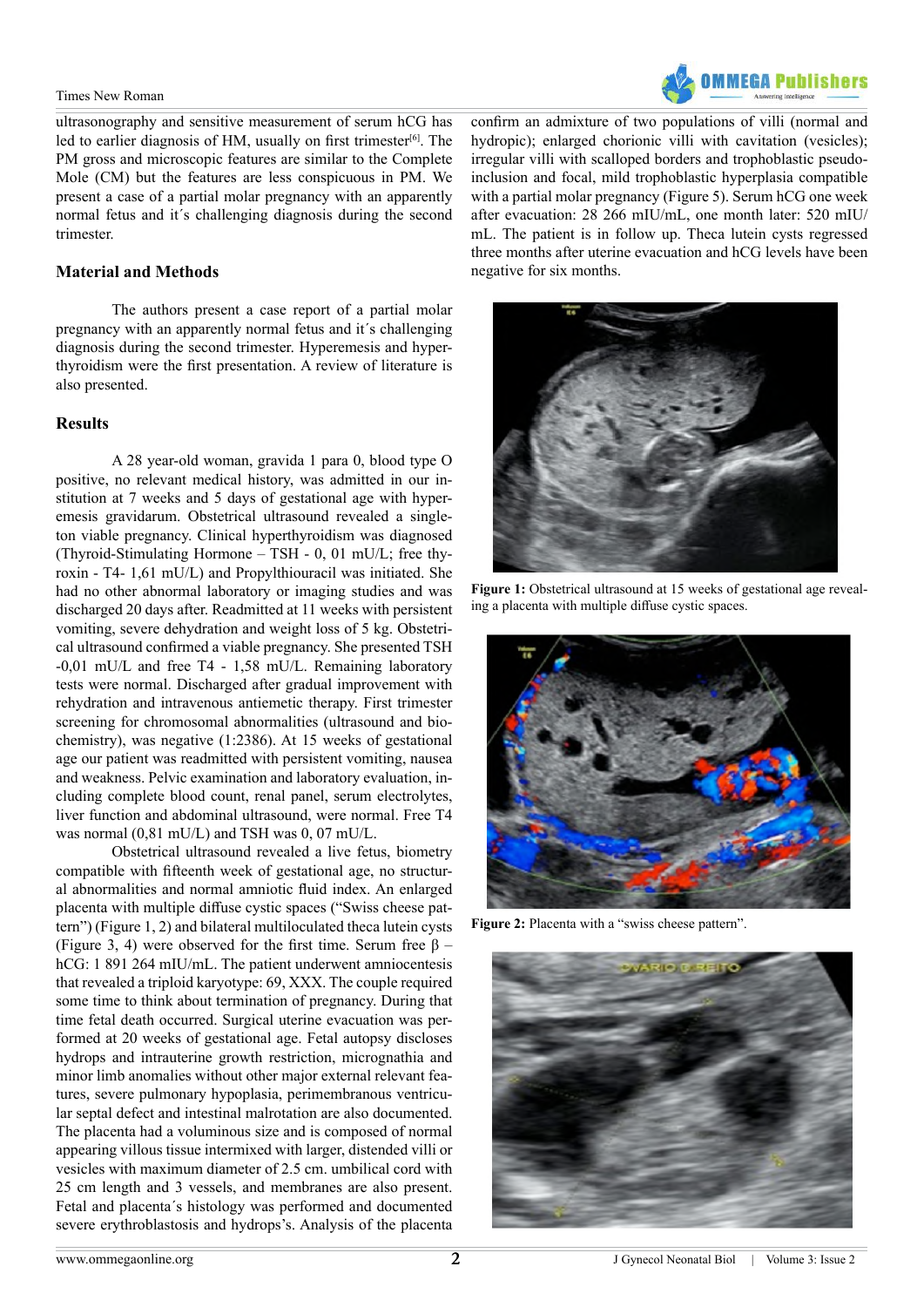#### Times New Roman





Figure 3 and 4: Right and left ovary with multiloculated cysts.



**Figure 5**. Gross features: fetal and placental hydropsis, a;Partial hydatidiform mole photographed under water with bulbous swelling of villi, b,c,d. Microscopic features H&E: admixture of two populations of villi (normal and hydropic), e, (x20); erytroblastosis, f,g (x20 and x40); molar villi showing irregular proliferation of trophoblast with lacy extensions(x40).

#### **Conclusion**

Partial Mole (PM) usually derives from dispermic fertilization of a haploid normal oocyte and produces a triplet set of chromosomes that leads to the presence of an embryo/fetus with multiple malformations that commonly demises in utero in the first trimester<sup>[\[3\]](#page-3-5)</sup>. PM with coexisting live fetus is a rare complication with the incidence of 0.005 - 0.01 % of all pregnancies<sup>[8-10]</sup>. This case is particularly interesting as the clinical presentation of PM was a hyperemesis gravidarum associated with clinical hyperthyroidism since the seventh week of gestational age. A review of 81 women with PM, reported in 1985 by Berkowitz et al, found that hyperemesis gravidarum and hyperthyroidism occurred in only 1%[\[4\]](#page-3-2), due to hCG levels typically far lower than in complete mole. First trimester screening for chromosomal abnormalities was negative, presenting a normal hCG value (739 mIU/mL) and there were no abnormal ultrasound findings until the fifteenth week of gestational age. Then we found an enlarged placenta with diffuse cystic spaces and a normal appearing fetus. Theca lutein cysts occur in 1% of PM[\[4\]](#page-3-2). Our patient had bilateral multiloculated ovarian cysts with 46 and 60 mm (right and left ovary, respectively). hCG level > 100 000 mIU/mL occurs in 6 % of PM<sup>[\[4\]](#page-3-2)</sup>. Our patient had 1 891